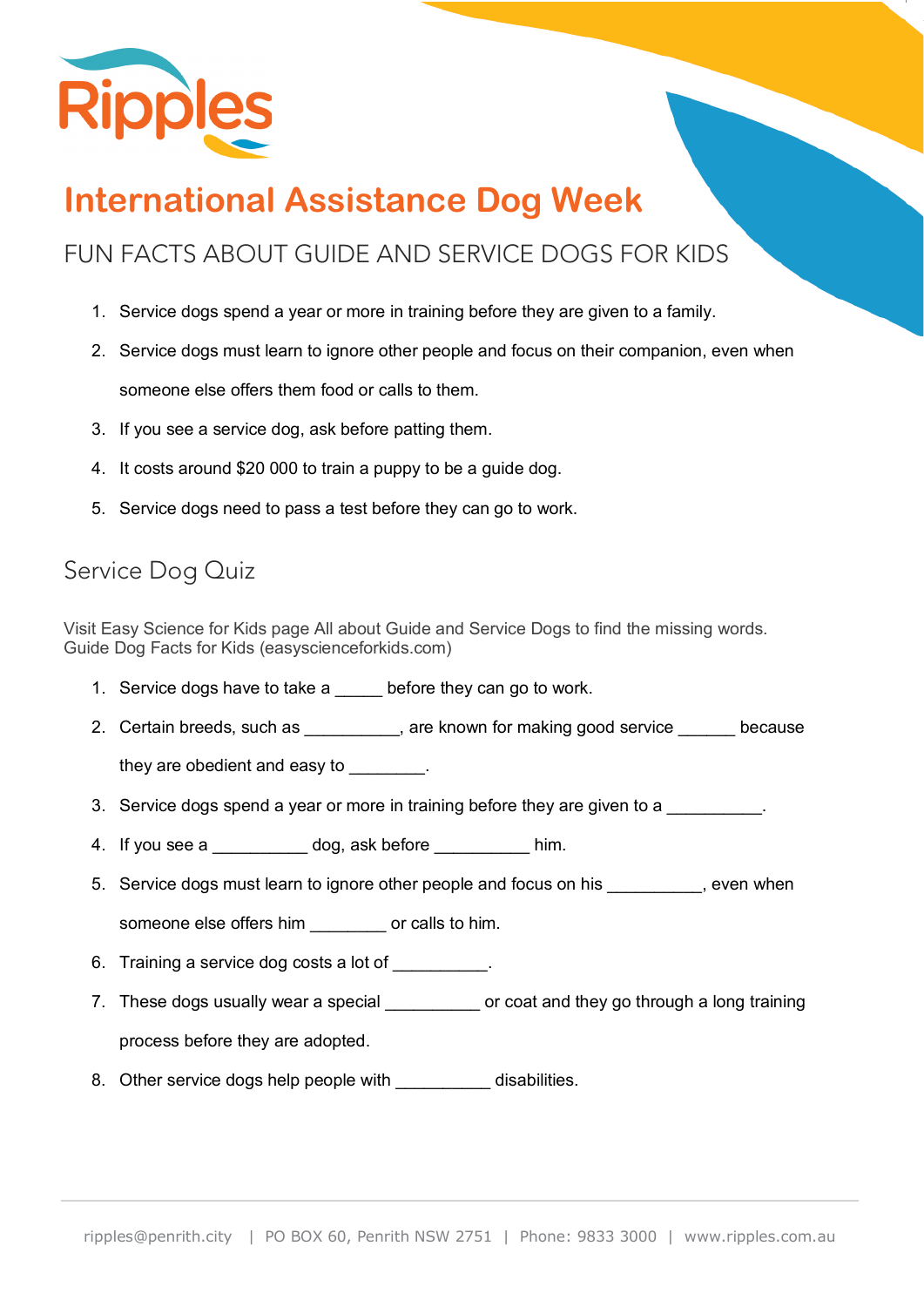

# **Dog Craft – Spring Dog**

### YOU WILL NEED:

- Construction paper
- Scissors
- Tape
- **Glue stick**
- Googly eyes